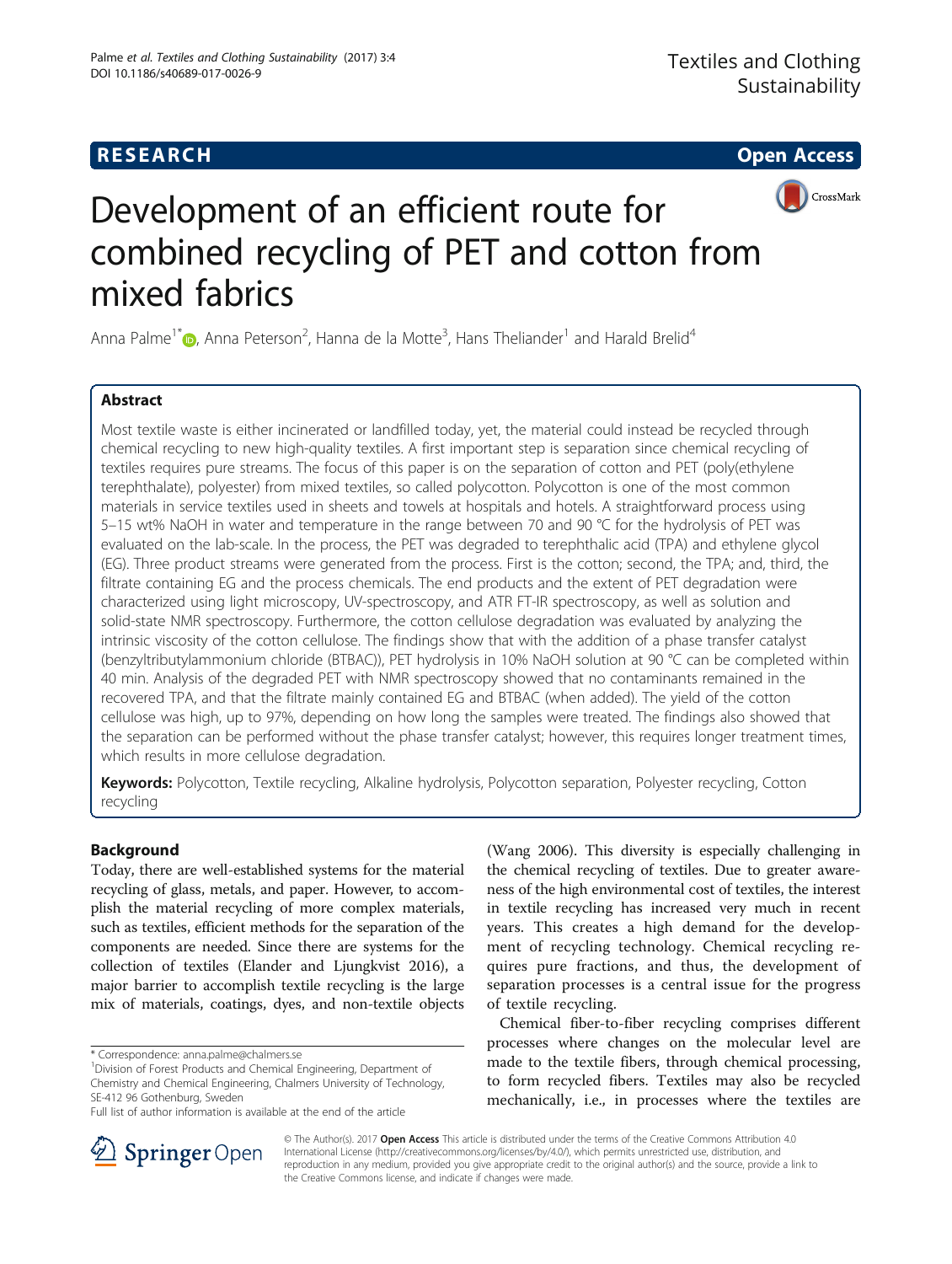mechanically defibrated to fibers, which may then be spun with or without the addition of virgin fibers into yarns for textile production. However, the mechanical recycling of most textile materials leads to fibers of inferior quality and may, thus, be regarded as downcycling (Morley et al. [2006](#page-8-0)). No commercial-scale chemical fiber-to-fiber recycling of textiles exists today; however, small-scale projects are ongoing, such as Eco Circle (Teijin), Worn Again, Evrnu, Re:newcell, and Ioncell (Asaadi et al. [2015](#page-8-0); Elander and Ljungkvist [2016\)](#page-8-0).

Polyester (poly(ethylene terephthalate)), PET or PES, and cotton are the most common synthetic and natural fibers, respectively, used in the world today (CIRFS European Man-Made Fibres Association [2016\)](#page-8-0). The differences in their strengths and weaknesses make the two a perfect combination. Cotton contributes with softness and high water absorbency, and PET contributes with durability, strength, and a low price (Hatch [1993](#page-8-0)). This makes mixes of PET and cotton, in varying percentages, one of the most common textile materials, which are generally referred to as polycotton. Polycotton is used in the main part of all service textiles, such as sheets, towels, and workwear. Recycling of service textiles could be an important first step to achieving textile recycling since the service sector uses large quantities of textiles with similar quality.

In order to recycle polycotton chemically, cotton and PET must be separated. This may be done by depolymerizing or dissolving one of the components while maintaining the other. If the PET is to be maintained, it has been proposed that the cotton may either be degraded with acid (Ouchi et al. [2010](#page-8-0)) or with microbes (Bernd and Gerahard [1996](#page-8-0)). Dissolving cotton has also been proposed using different solvents, such as ionic liquids or N-methylmorpholine N-oxide (NMMO), and separating the two components with filtration (De Silva et al. [2014;](#page-8-0) Jeihanipour et al. [2010](#page-8-0)).

The opposite approach is also possible, in other words, maintaining the cotton and depolymerizing or dissolving the PET fibers. This approach was used in this study for two main reasons. First, if the PET is to be maintained and remelted into new fibers, then the PET should not be degraded during laundering and use. However, since laundering most commonly is performed under alkaline conditions, and the ester bonds in the PET fibers are sensitive to alkali, it is probable that significant degradation will have occurred after many laundering cycles (International Fabricare Institute [1995](#page-8-0)). This degradation may cause problems during remelting since PET, which has a molecular mass that is very low, may form fibers of inferior quality. This can, however, be avoided if the PET is degraded to its monomers and repolymerized. Second, cotton is a natural polymer, and it can, thus, not be repolymerized, which limits the use of the cotton residue if it is severely degraded. An approach to maintaining the cotton and depolymerizing the PET has been proposed earlier, using both hydrolysis (Negulescu et al. [1998](#page-8-0)) and alcoholysis (Oakley et al. [1993\)](#page-8-0) of the PET.

Recycling of PET through depolymerization has been extensively studied and reviewed due to the large volumes of PET bottles, which are creating a fast-growing waste problem (Al-Sabagh et al. [2016](#page-8-0); Chen et al. [2011](#page-8-0); Dutt and Soni [2013;](#page-8-0) George and Kurian [2014;](#page-8-0) Geyer et al. [2016;](#page-8-0) Paliwal and Mungray [2013;](#page-8-0) Sinha et al. [2010\)](#page-8-0). There are three main chemical degradation methods for PET; hydrolysis (acid, neutral, or alkaline), alcoholysis (Oakley et al. [1993](#page-8-0)), and glycolysis (Viana et al. [2011\)](#page-8-0). However, only hydrolysis degrades the PET back to terephthalic acid (TPA) and ethylene glycol (EG), which are the monomers mainly used in PET production today (Gupta et al. [1997\)](#page-8-0).

Alkaline hydrolysis in sodium hydroxide (NaOH) solutions with the addition of a phase transfer catalyst has been shown to be very effective at depolymerizing PET at moderate temperatures (70–95 °C) and alkalinity in the range of 5–15% NaOH (Das et al. [2007;](#page-8-0) Kosmidis et al. [2001;](#page-8-0) López-Fonseca et al. [2009](#page-8-0); Polk et al. [1999\)](#page-8-0). The hydrolysis of PET is shown in Fig. [1.](#page-2-0) Ester bonds in the PET are cleaved by the nucleophilic attack of hydroxide ions under the formation of the disodium terephthalate salt and ethylene glycol, which are both soluble in the aqueous phase. When the reaction is finished, the aqueous phase is acidified to a pH around 2.5–3, which causes the formation and precipitation of TPA.

Without a phase transfer catalyst, the hydrolysis is relatively slow since the hydrophilic hydroxide ions are dissolved in the aqueous phase and the PET is a hydrophobic, solid material. The effect of the phase transfer catalyst is, thus, to carry the hydroxide ions to the surface of the PET to facilitate the reaction (Naik and Doraiswamy [1998\)](#page-8-0). Therefore, the phase transfer catalyst should be cationic and have sufficient organic character to be lipophilic, but remain small enough to avoid steric hindrance (López-Fonseca et al. [2009](#page-8-0); Polk et al. [1999](#page-8-0)). The most common types of phase transfer catalysts are quaternary ammonium or phosphonium salts with lipophilic side chains (Naik and Doraiswamy [1998](#page-8-0)). López-Fonseca et al. tested the difference between these two types and found only minor differences between phase transfer catalysts based on ammonium or phosphonium ions (López-Fonseca et al. [2009](#page-8-0)). It is, thus, the side chains that are the most important for the effect of the catalyst. Some attention, should, however, be paid to the counter ion to ensure that this does not create any problems further along the process.

No research papers dealing with alkaline hydrolysis as a method for degrading PET in polycotton textiles as part of a recycling process have been found in the literature. In this study, alkaline hydrolysis of polycotton, with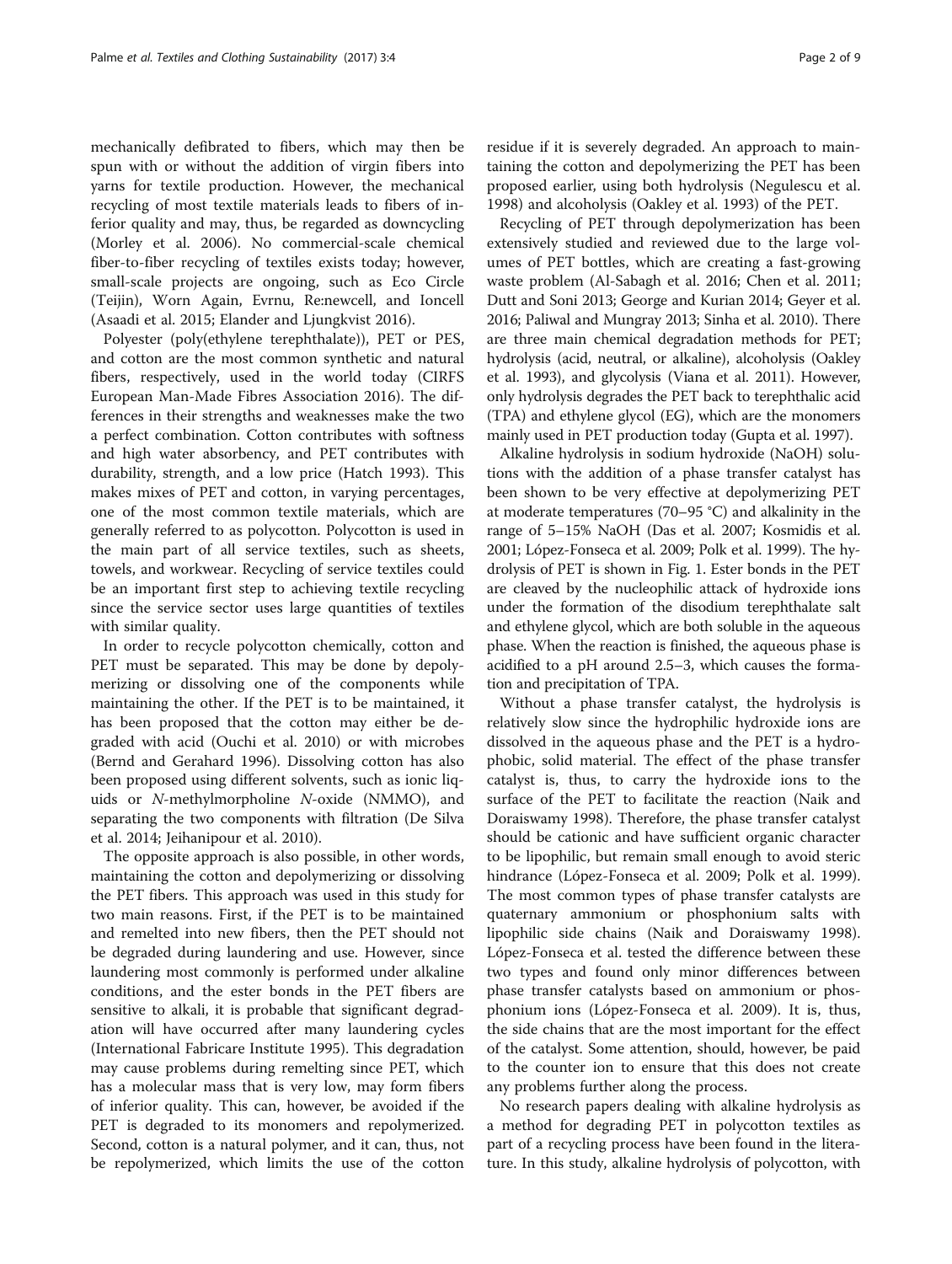<span id="page-2-0"></span>

the addition of a phase transfer catalyst, was evaluated for the separation of cotton and PET from a blended textile. The aim was to generate end products that could be recycled into textiles. The isolated end products from the process were TPA, EG, and cotton. The separation and purification of EG were not considered in this study. The TPA may be used to produce new PET after repolymerization with ethylene glycol (recycled or virgin) and the cotton residue may, depending on its quality, possibly be recycled into regenerated cellulose fibers, such as viscose or lyocell.

#### Methods

## **Materials**

New cotton/PET bed sheets supplied by a large supplier of Swedish service textiles were used in the study. The sheets were cut into smaller pieces and defibrated in a Wiley mill before being chemically treated. Benzyltributylammonium chloride (BTBAC, purity ≥98%), sodium hydroxide (NaOH, reagent grade), and sulfuric acid  $(H_2SO_4)$ , reagent grade, 95–97%) were obtained from Sigma-Aldrich. The purchased chemicals were used without any further purification.

#### Small-scale experiments

Small-scale experiments were performed in 50-ml falcon tubes. The NaOH concentration was 10 or 15 wt%, and the BTBAC concentration was varied between 0 and 1 mol BTBAC/mol repeating unit in PET, where 1 mol/mol corresponds to 52 mmol BTBAC/kg hydrolysis solution. The hydrolysis experiments were begun by mixing NaOH and BTBAC in water to the selected concentrations and followed by heating the solution to the selected temperature (80 or 90 °C). The reaction was started by adding a 1.0 g ovendry (o.d.) polycotton sample to the reaction tube, and the hydrolysis was performed for the selected time period (15–240 min). The reaction was quenched by immersing the reaction tube into an ice bath. The remaining solid phase was separated using a glass

microfiber filter and rinsed with water. The liquid phase was acidified to pH 2–3 by the addition of  $H_2SO_4$ , which caused the terephthalic acid (TPA) to precipitate. The TPA was separated using a glass microfiber filter, rinsed with water, and after drying in an oven at 105 °C, the weight of the isolated TPA was determined. The yield of TPA was calculated as the percentage of the theoretical yield of TPA that can be obtained from PET assuming that the PET is formed by the esterification of equimolar amounts of TPA and EG.

#### Large-scale experiments

Large-scale experiments were performed in a glass reactor containing 500 g of hydrolysis solution. The NaOH concentration in the hydrolysis solution was 5, 7.5, or 10 wt%, and the temperature was 70, 80, or 90 °C. The BTBAC concentration was 52 mmol/kg hydrolysis solution. The hydrolysis was begun by mixing NaOH and BTBAC to the selected concentrations and heating the solution to the selected temperature. Then, a 5.0 g o.d. polycotton sample was added, and the hydrolysis was started. During the hydrolysis, samples of the hydrolysis solution, 1.5 g at a time, were taken out regularly to follow the course of the reaction.

After the selected reaction period (240–420 min), the reaction was stopped by filtering off the solid (cotton) residue through a glass microfiber filter. The cotton residue was then rinsed with water, dried, and weighed. The liquid phase was acidified and isolated as described in the small-scale experiments.

#### Microscopy

Micrographs were obtained to follow the hydrolysis of polycotton fibers over the course of 1 h using time-lapse mode with a Zeiss SteREO Discovery.V12, equipped with an Axio Cam IC1 and a Linkam PE120 heating stage, at 80 °C. The polycotton fibers were treated with an alkaline solution containing 10 wt% NaOH and 0.1 M BTBAC.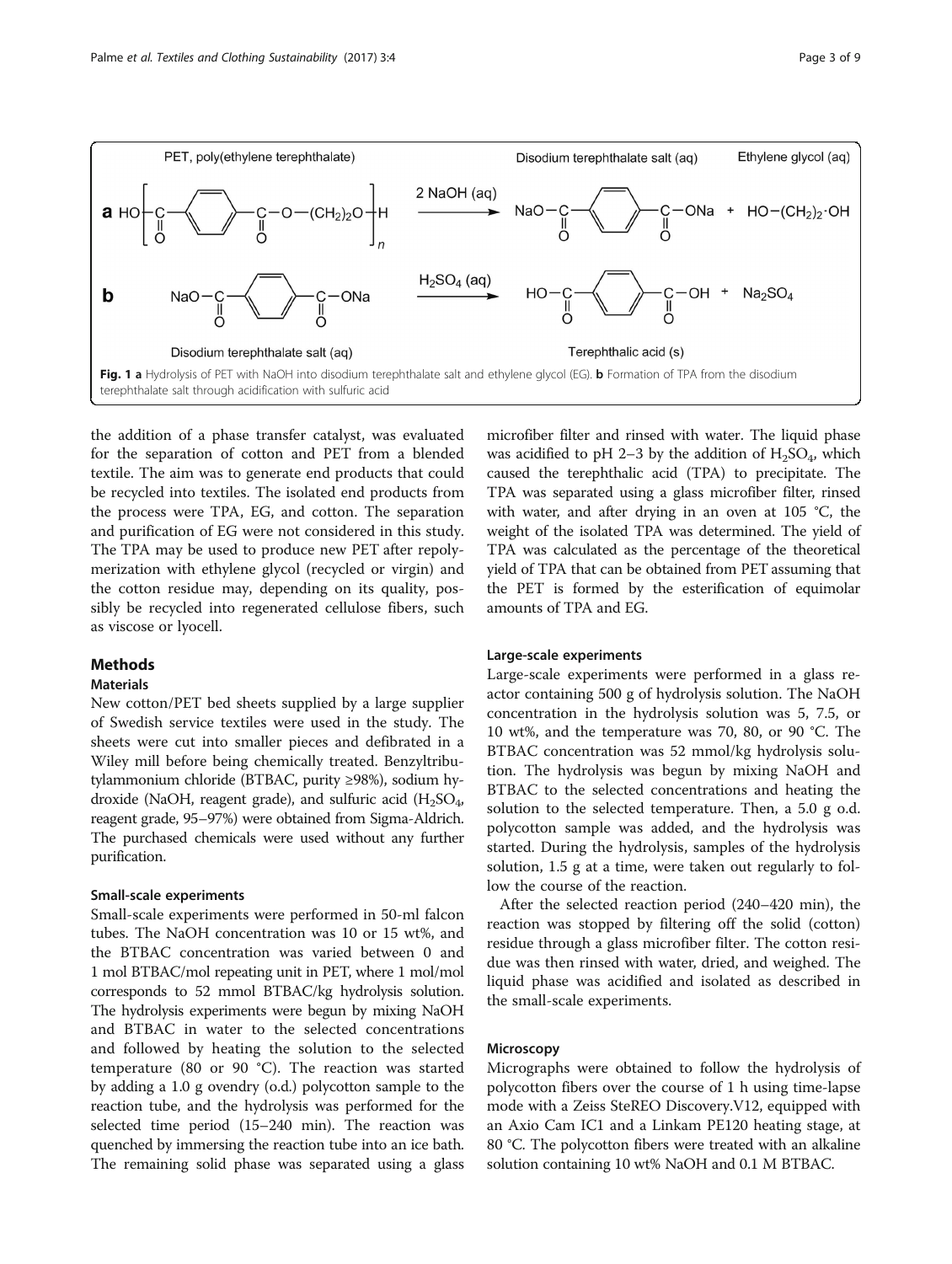## <span id="page-3-0"></span>Solid-state 13C NMR spectroscopy

Solid-state NMR experiments were performed using a Varian Inova-600 instrument operating at 14.7 T and equipped with a 3.2-mm solid-state probe. All measurements were conducted at 298 K at a MAS spinning rate of 15 kHz with a cross-polarization magic angle spinning (CP/MAS) pulse sequence. The number of acquisitions for each spectrum was 16,384. All NMR spectra were processed with MestReNova 8.1 software. First-order polynomial baseline correction was used in all spectra.

#### Solution-state NMR spectroscopy

Solution-state NMR experiments were performed on a Bruker Advance III HD operating at 18.8 T and equipped with a 5-mm TXO cryoprobe and a samplechanging robot. Measurements were performed at 298 K. For  $^{1}$ H spectra, 64 acquisitions were recorded. For  $^{13}$ C spectra, 1024 acquisitions were recorded.

Before analyzing the filtrate sample, water was evaporated prior to the addition of DMSO- $d_6$  to the solid residue. The isolated TPA was directly dissolved in  $DMSO-d<sub>6</sub>$ .

## Analysis of TPA content using UV-absorption spectroscopy

Absorbance at 242 nm was collected using a UV-vis spectrophotometer (Specord 205, Analytic jena) with the initial hydrolysis solution as the background. The concentration calculations for the large-scale experiments were adjusted for the removal of solvent and TPA.

## Attenuated total reflectance Fourier transform infrared spectroscopy (ATR FT-IR)

The spectra were recorded at room temperature in air from 4000 to 400  $\text{cm}^{-1}$  with 20 scans using a PerkinElmer FT-IR spectrophotometer with a diamond ATR attachment GladiATR from Pike Technologies. The resolution was 2 cm<sup>-1</sup>, and the interval scanning was  $0.5$  cm<sup>-1</sup>.

### Intrinsic viscosity

The intrinsic viscosity of the cellulose samples was measured after dissolution in CED (copper(II) ethylenediamine) by measuring the time required for each sample to run through a thin capillary, according to the ISO 5351:2010 "Pulps—Determination of limiting viscosity number in cupri-ethylenediamine (CED) solution standard."

## Results and discussion

This study evaluated a process to separate cotton and PET from mixed textiles. Figure 2 shows an overview of the process. The process started with the degradation of PET into disodium terephthalate and ethylene glycol (EG). When the degradation was complete, the cotton that remained could be filtered off. The filtrate contained two

![](_page_3_Figure_14.jpeg)

PET components (TPA in sodium form and EG). After acidification, the TPA was present in its protonated form, as a precipitate, which could also be filtered off. Thus, three product streams resulted from the process: cotton, TPA, and a filtrate containing EG and process chemicals.

#### Characterization of sheets

Before separation, the polycotton bed sheets were characterized using solid-state  $^{13}$ C NMR spectroscopy and the method described in the European standard "Mixtures of cellulose and polyester fibres (method using sulfuric acid)" (ISO 1833-11:2006). Figure [3](#page-4-0) shows the solid-state NMR spectra of (a) the polycotton mix, (b) a pure PET sample, and (c) a pure cotton sample. The figure shows that signals from both materials (PET and cellulose) are present in the polycotton sheets. No signs of other materials were observed in the spectra. Analysis according to ISO 1833-11:2006 showed that the PET content of the sheets was 52%.

## Hydrolysis and separation of TPA

The selective hydrolysis of PET can be followed on the micrographs in Fig. [4,](#page-4-0) which were performed at 80 °C. The hydrolysis solution contained 10% NaOH and 0.1 mol BTBAC per kg solution. The micrographs illustrate that during hydrolysis, PET was degraded while the cotton fibers only swelled. Throughout the course of the PET degradation, the micrographs revealed the formation of a new phase surrounding the areas where the PET fibers were located, seen as liquid bubbles in the micrographs. When PET fibers are hydrolyzed, sodium terephthalate is released. This new phase can, therefore, tentatively be explained by the high local concentrations of sodium terephthalate.

## Effect of concentration of NaOH and phase transfer catalyst on hydrolysis

In the small-scale experiments, the samples were treated for 100 min, and then, the reaction was quenched and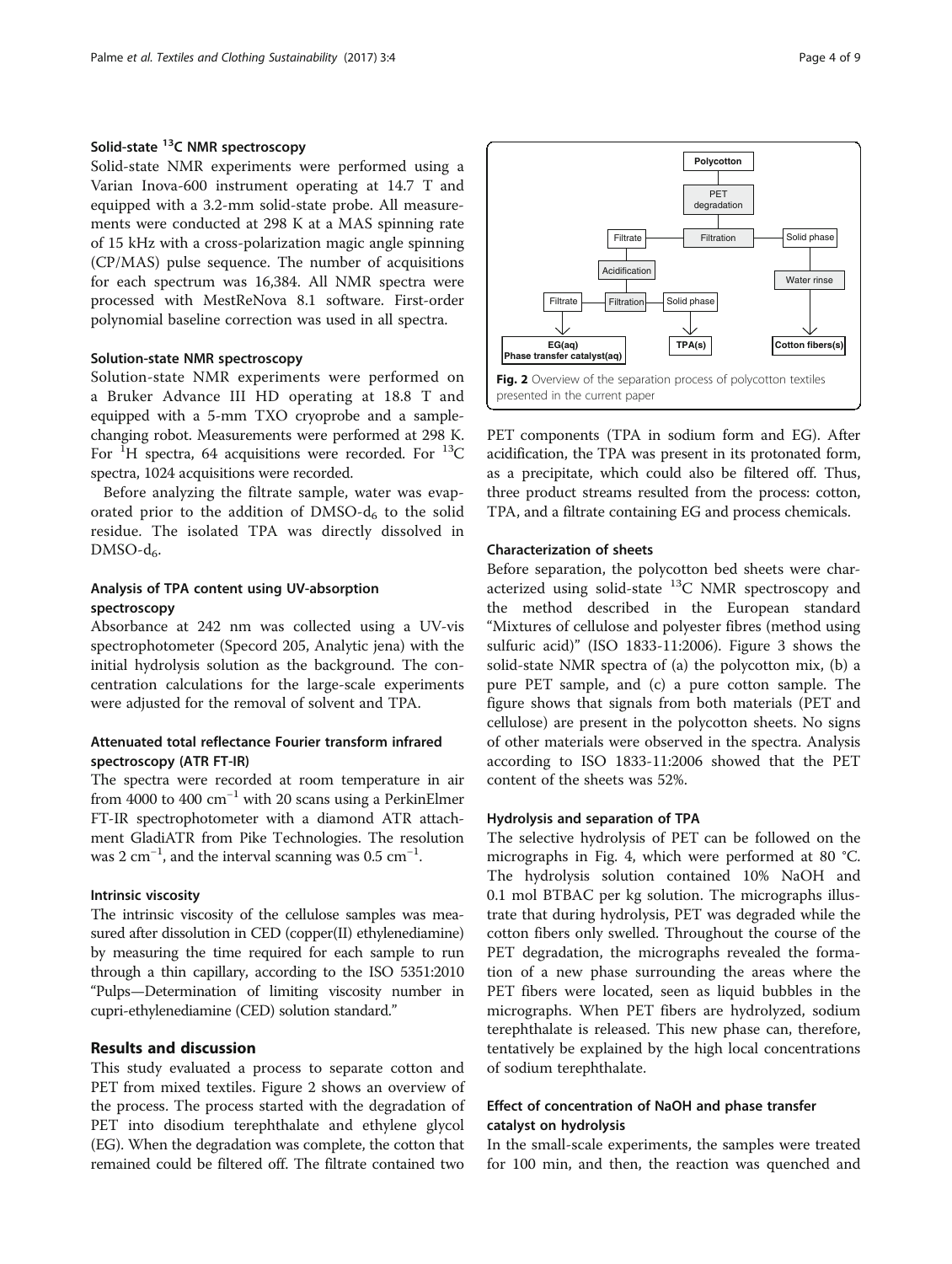<span id="page-4-0"></span>![](_page_4_Figure_2.jpeg)

the products were collected, as described in the "[Methods](#page-2-0)" section. The impact of the NaOH and BTBAC concentration and temperature on PET degradation was investigated using this set-up. The results in Fig. [5a](#page-5-0) show that the alkaline hydrolysis of PET without the addition of BTBAC gave a TPA yield of 97% after 100 min with 15% NaOH in the solution. At NaOH concentrations ≤5%, virtually no TPA was released without the addition of BTBAC. When hydrolysis was performed at the same conditions, 90 °C and 100 min, but with the addition of 0.1 mol BTBAC per mol repeating unit in PET, only 10% NaOH was needed to almost complete PET hydrolysis. In addition, when the BTBAC was added, substantial PET degradation was observed as early as at 5% NaOH.

Figure [5b](#page-5-0) shows the effects of temperature and the addition of the BTBAC on the extent of hydrolysis after 100 min. At the lower temperature tested, 80 °C, a clear effect of an increase in the addition of BTBAC on the extent of hydrolysis can be seen in the figure. It should be noted that to reach complete PET hydrolysis after 100 min in 80 °C, an addition in the range of 0.7–1 mol BTBAC per mol repeating unit in PET is required. When the temperature is increased to 90 °C, the hydrolysis rate increases, and in order to reach the same degree of hydrolysis in 100 min reaction, the addition of only 0.05 mol BTBAC per mol repeating unit is needed.

#### Hydrolysis at different times and alkalinities

In the large-scale experiments, samples were removed continuously during the experiment and analyzed for TPA using UV-vis spectroscopy. This made it possible to follow the extent of PET hydrolysis as it proceeded. The residual cotton was isolated after the experiments were completed, and the yield and intrinsic viscosity were determined. In Fig. [6a](#page-5-0), hydrolyses at 70 °C with 5, 7.5, and 10% NaOH are compared. The results show that with increasing NaOH concentration, the rate of hydrolysis increases. The experiment with 5% NaOH at 70 °C was stopped after 120 min, and thus, only a 66% TPA yield was reached.

![](_page_4_Figure_8.jpeg)

![](_page_4_Figure_9.jpeg)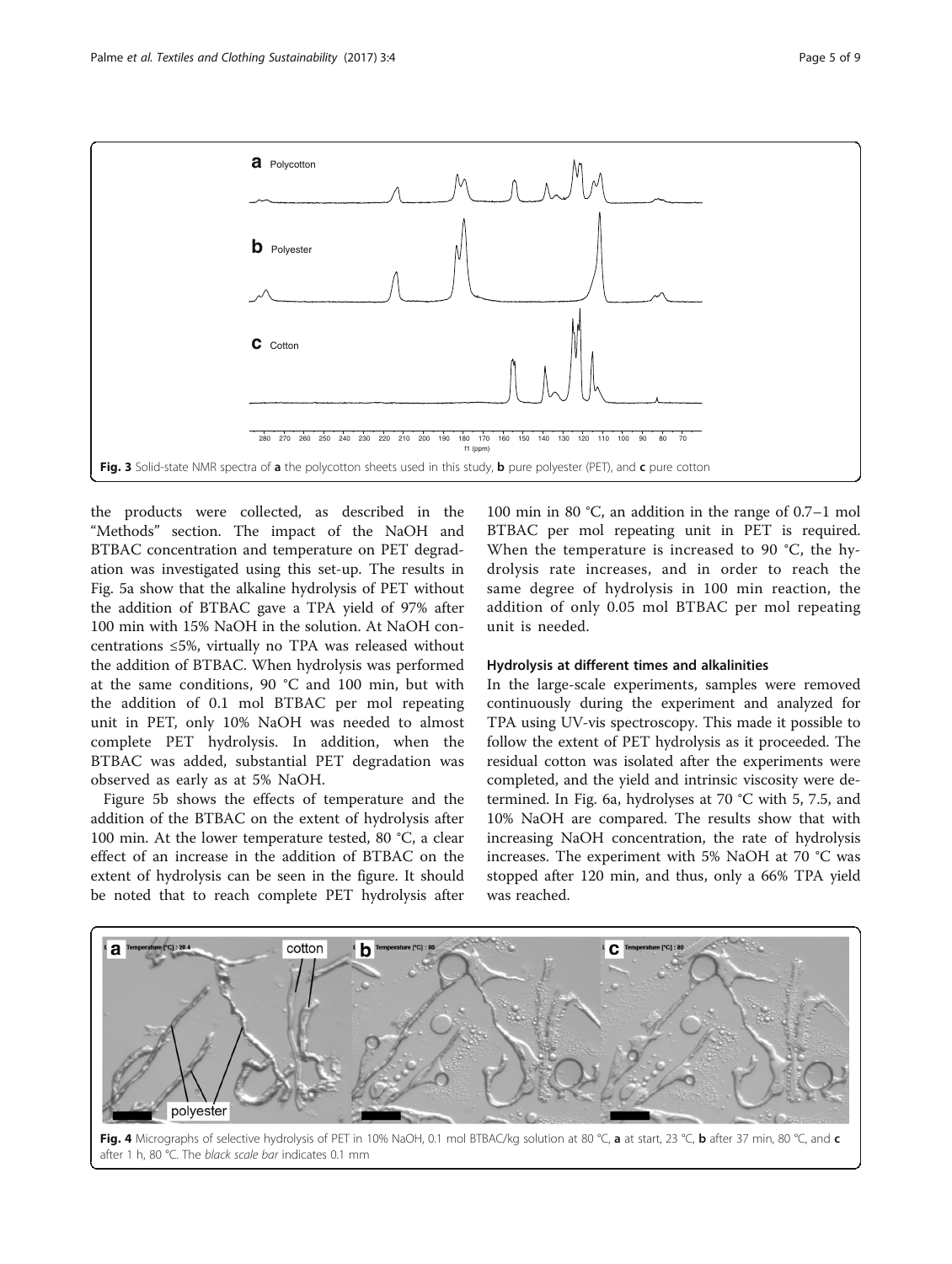<span id="page-5-0"></span>![](_page_5_Figure_2.jpeg)

In Fig. 6b, the time dependence of hydrolysis at 70, 80, and 90 °C and 10% NaOH with BTBAC is compared to hydrolysis at 90 °C and 10% NaOH without any addition of BTBAC. Results in the figure show that the reaction rate increased with temperature. Hydrolysis without BTBAC was much slower than with this additive. However, after approximately 150 min, the PET had been completely degraded. This shows that the additive only impacts the rate of the degradation and that complete degradation can be accomplished without any additive.

#### Purity of degradation products from PET

The purity of the resulting materials was tested after hydrolysis. As described in the "Methods" section and as shown in Fig. [2](#page-3-0), the TPA was precipitated by lowering the pH (with the addition of  $H_2SO_4$ ) and was separated from the hydrolysis solution through filtration. Solutionstate <sup>1</sup>H and <sup>13</sup>C NMR spectra of the precipitated fraction (dissolved in  $DMSO-d<sub>6</sub>$ ) are shown in Fig. [7.](#page-6-0) The only signals that could be observed were from the TPA, showing that the purity was very high.

In order to analyze the filtrate from the large-scale experiments, the water was evaporated from the filtrate, and the solid residue was dissolved in  $DMSO-d<sub>6</sub>$ . Filtrates from experiments both with and without BTBAC were included and analyzed with solution-state <sup>1</sup>H NMR and <sup>13</sup>C NMR spectroscopy, see Fig. [8.](#page-6-0)

Analysis of the NMR spectra of the filtrate without BTBAC, in Fig. [8a, c,](#page-6-0) showed that the EG was the dominant peak, and no other components could be found in the filtrate. In the filtrate with BTBAC, in Fig. [8b, d](#page-6-0), only BTBAC and EG were found. It was expected that at least signs of some cellulose degradation products, i.e., hydroxy acids, would be present, since cellulose is known to generate such degradation products when treated under alkaline conditions, cf. e.g., (Sjöström [1993\)](#page-8-0). However, more in-depth analysis would probably reveal the presence of some cellulose degradation products.

#### Cellulose characterization

Figure [9a](#page-7-0) shows ATR FT-IR spectra of samples treated in 5% NaOH at 70 °C for 120 min and in 10% NaOH at 90 °C for 240 min. The sample treated in 5% NaOH still contained some unhydrolyzed PET, cf. Fig. 6a, and the peaks seen around 1240 and 1720  $cm^{-1}$  are most likely related to ester linkages in the PET that remained in the sample (Peterson [2015](#page-8-0)). However, these peaks are not

![](_page_5_Figure_11.jpeg)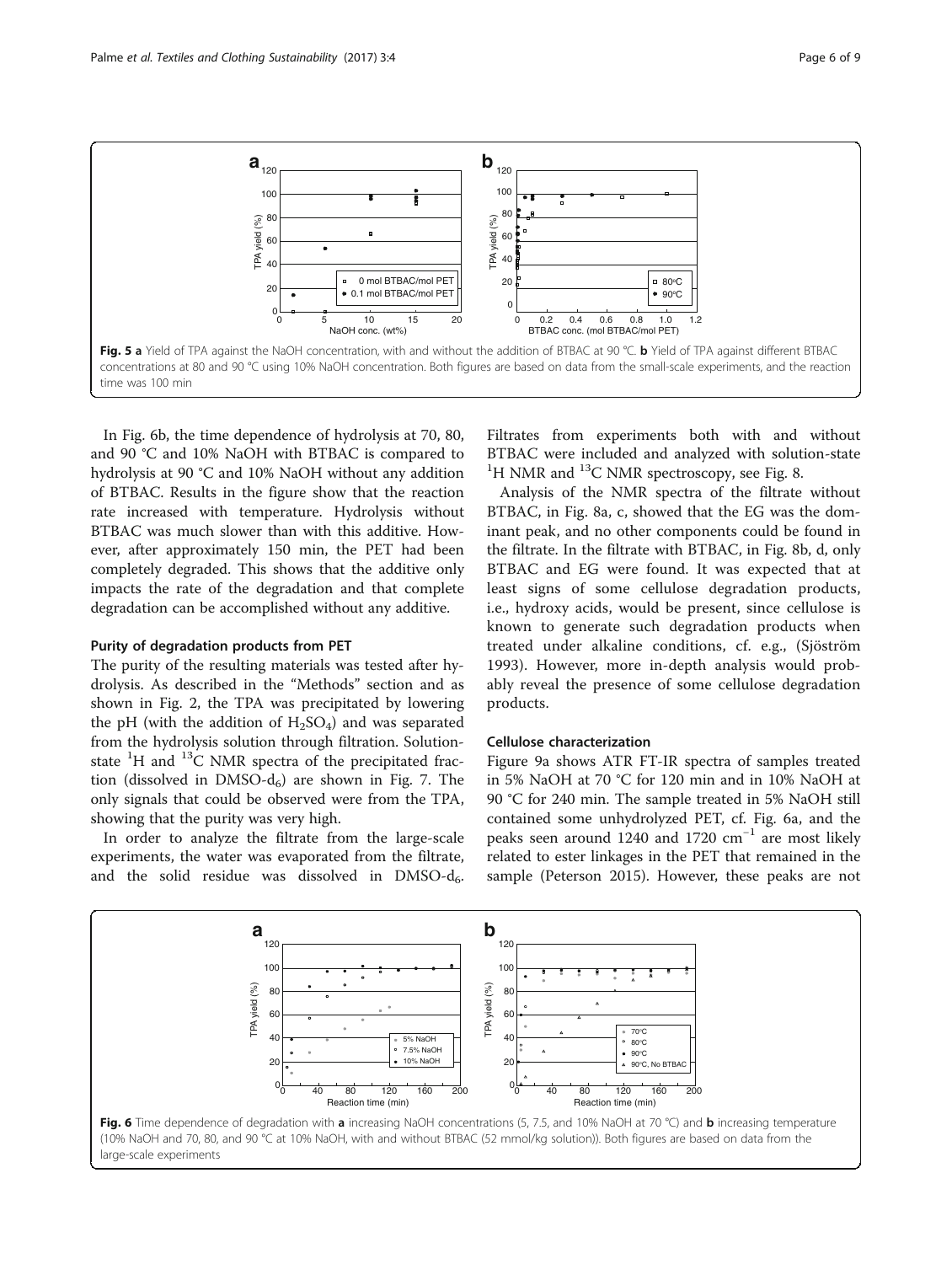<span id="page-6-0"></span>![](_page_6_Figure_2.jpeg)

visible in the sample treated in 10% NaOH at 90 °C, which indicates complete PET removal.

Treatment of cellulose with alkaline solutions is known to cause the conversion of cellulose I into cellulose II (Sjöström [1993](#page-8-0)). The cotton samples were analyzed with ATR FT-IR to obtain a first indication if this conversion had occurred during hydrolysis. In Fig. [9b](#page-7-0), the ATR FT-IR spectrum of a pure cotton reference sample is compared with spectra of samples treated in 10 and 15% NaOH at 90 °C. The reference sample was

analyzed without any treatment. In the sample treated with 15% NaOH, the cellulose I seems to, at least partly, have been shifted to cellulose II. This was concluded because the two shoulders around 3447 and 3488  $cm^{-1}$ , which are specific for intramolecular OH-stretching in cellulose II (Carrillo et al. [2004\)](#page-8-0) are present in the sample treated in 15% NaOH, but not in the other two samples. The sample treated with 10% NaOH, on the other hand, seems to mainly consist of cellulose I since its spectrum is very similar to the spectrum of the pure

![](_page_6_Figure_6.jpeg)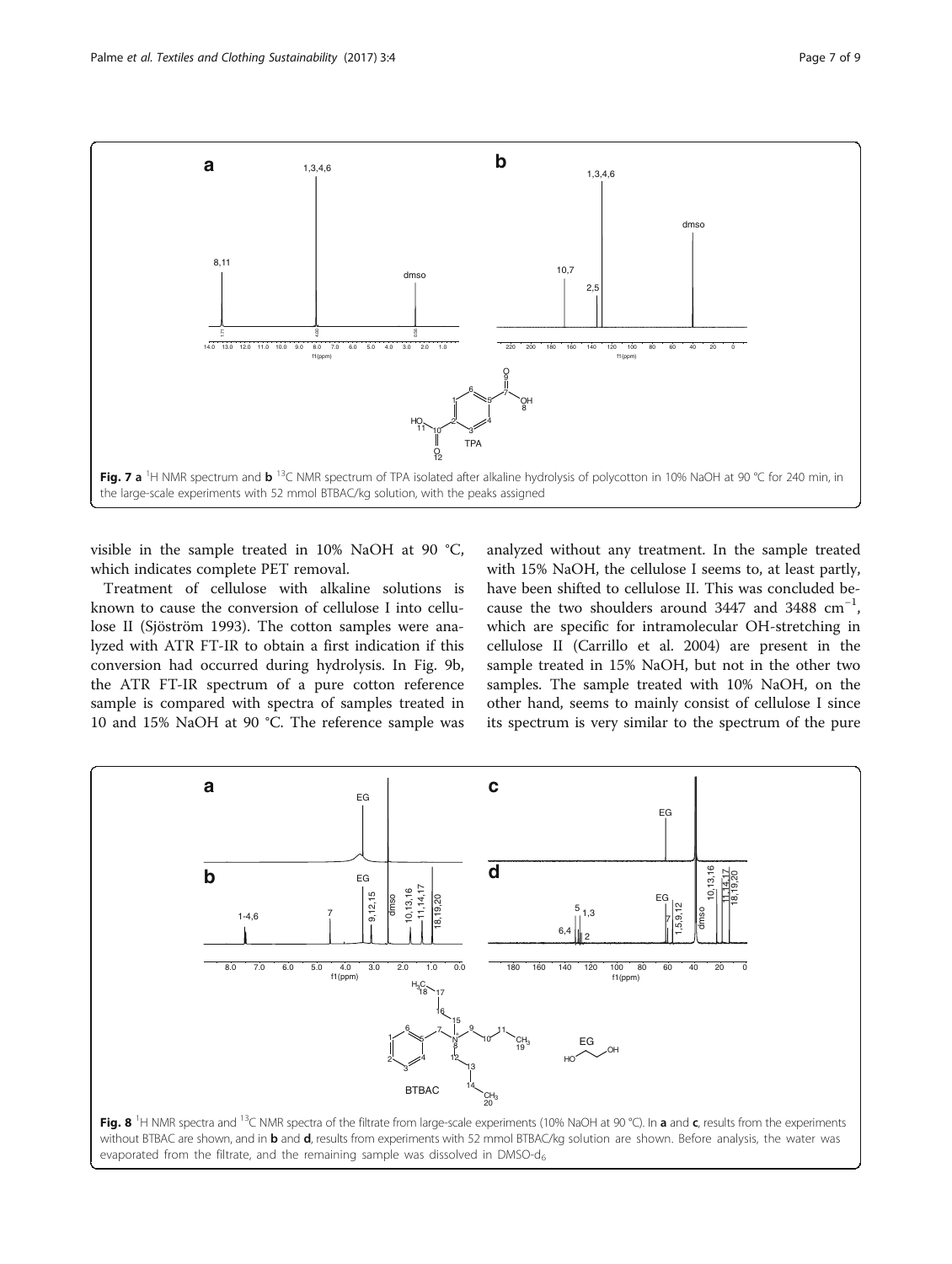<span id="page-7-0"></span>![](_page_7_Figure_2.jpeg)

cotton sheet. Based on the ATR FT-IR analysis, however, it cannot be excluded that a small amount of cellulose I had been converted to cellulose II.

Unwanted cellulose degradation reactions may also take place in the cellulose part of a polycotton sample during the strongly alkaline conditions applied in the PET-removing treatment. Such reactions lead to the cleavage of cellulose chains, which results in a lower degree of polymerization (DP) of the cellulose. Furthermore, the chain cleavage will give rise to new end-groups in the cellulose, which are sensitive to alkaline-induced reactions and lead to the formation of low-molecular degradation products (Sjöström [1993](#page-8-0)). In order to investigate the extent of loss of cotton and the decrease in the degree of polymerization, the cotton recovered after PET hydrolysis treatments was isolated and weighed. The weight-based yield and the intrinsic viscosity of cellulose could then be calculated.

In Fig. 10, the intrinsic viscosity of the cotton cellulose is shown plotted against the yield of cotton. The intrinsic viscosity of cellulose may be correlated to the degree of polymerization (DP), and the results in the graph indicate that temperature had a major effect on the extent of

![](_page_7_Figure_6.jpeg)

cellulose degradation, both on yield loss on and the decrease in intrinsic viscosity. However, results from the milder treatments show that complete PET removal can be achieved without any severe degradation of the cellulose. The two samples that had the lowest yield and intrinsic viscosity had been treated for 360 min, instead of 240 min, which shows impact of time on degradation. If this process was to be implemented, discarded sheets would be used, and they would probably have a lower intrinsic viscosity since laundering is well known to decrease the intrinsic viscosity of cotton (Palme et al. [2014](#page-8-0)).

## Conclusions

This article presented a method to separate polycotton sheets into the PET monomers TPA and EG and to preserve cotton residue. The findings showed that:

- PET can be completely hydrolyzed within 40 min in 10% NaOH at 90 °C with the addition of 52 mmol BTBAC/kg hydrolysis solution, and it can be recovered as pure TPA.
- Increasing the temperature, NaOH concentration, and BTBAC concentration increase the reaction rate.
- Hydrolysis without BTBAC also yields pure streams; however, longer reaction times are required, and thus, the cotton yield will be lower.
- The isolation of cotton and TPA as pure streams implies that recycling may be accomplished through repolymerization of the TPA with ethylene glycol (recycled or virgin) and that the cotton fibers could possibly be used in the production of regenerated cellulosic fibers.

#### Abbreviations

(M)EG: (Mono)ethylene glycol; ATR FT-IR: Attenuated total reflectance Fourier transform infrared; BTBAC: Benzyltributylammonium chloride; CED: Copper (II) ethylenediamine; CP/MAS<sup>13</sup>C-NMR: Cross-polarization magic angle spinning carbon-13 nuclear magnetic resonance; NaOH: Sodium hydroxide; NMR: Nuclear magnetic resonance; o.d.: Oven dry; PET: Poly(ethylene terephthalate); TPA: Terephthalic acid